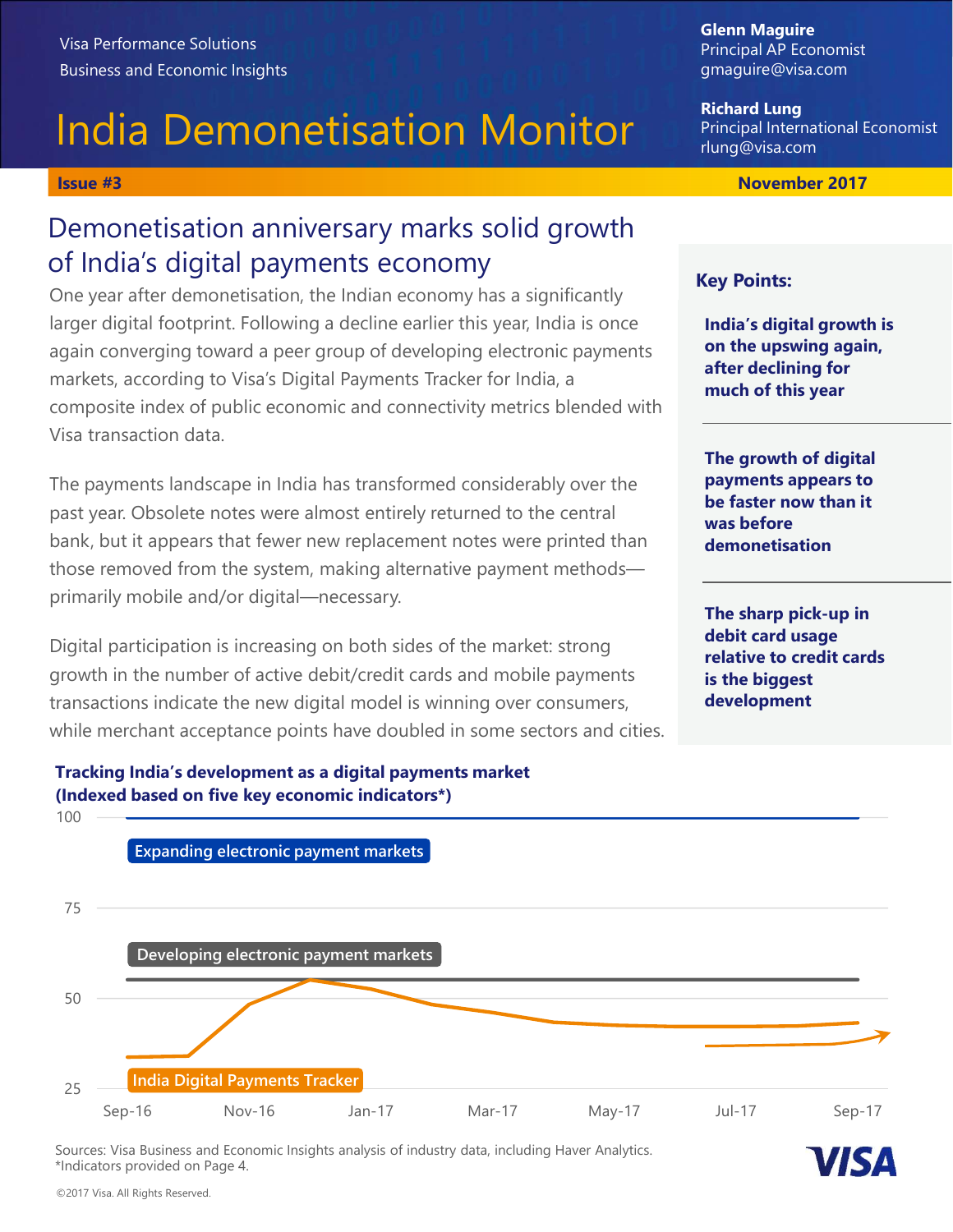# The digital footprint of the Indian economy is now much larger

Digital now makes up a larger portion of payments in India and is growing at a faster pace than it was before demonetisation. Three key transformations took place in the country's payments landscape over the past year:

- The digital footprint of the Indian economy<br>
Digital now makes up a larger portion of payments in<br>
India and is growing at a faster pace than it was before<br>
demonetisation. Three key transformations took place in<br>
the coun year across a range of metrics. The total number of active Visa point-of-sale (POS) terminals, increased by more than two-thirds as of September 2017. Likewise, the number of active cards in use nearly doubled after demonetisation, as have new channels of payment, such as mobile mVisa transactions. With increased points of connection, electronic payments are likely to steadily gain in usage, which in turn could trigger a faster pace of growth in digital than was occurring before. **Digital now makes up a larger portion of payments in**<br> **Digital growth in thus and is growing at a faster pace than it was before** however, is end<br> **demonetisation.** Three key transformations took place in commerce, red<br>
- credit card usage. After demonetisation, the number of active debit cards increased to about three times the number of active credit cards—up from double the number of credit cards prior to October 2016. This is consistent with the increase in deposits in the banking system actually funding digital wallets and is one of the biggest changes to occur in the Indian payments landscape over the past year. **Example 19**<br> **Example 10**<br>
Such as mobile mVisa transactions. With increased<br>
where cash is<br>
points of connection, electronic payments are likely to<br>
steedily gain in usage, which in turn could trigger a<br>
steer pace of gr
- than prior to demonetisation. Lower-price transactions (less than INR500 or USD7.67) account for more than 50 percent of debit transactions at Visa POS terminals (up from less than 40 percent before demonetisation). This is consistent with digitalisation across a wide range of income cohorts.

Not surprisingly, India's digital footprint broadened as its position relative to other developing digital payments markets improved, according to Visa's Digital Payments Tracker. For most of 2017, much of the gains India recorded immediately after demonetisation were reversed. As newly printed bills replaced the old in circulation, some slippage was to be expected.

Rapid growth in the digital payments infrastructure, however, is enabling the transition from physical to digital commerce, reducing the consumer's need to hold cash at home.

As a result, in September, for the first time this year, the Digital Payments Tracker showed India once again converging with a peer group of developing payments markets.

Cash is increasingly available to fund digital wallets. Where cash is held determines potential growth of digital wallets. Cash stored in a physical form is not readily accessible to the newly expanding digital payments ecosystem, but cash deposited in the banking sector can fund digital wallets and be used for an array of payments

channels that have proliferated in India since

The index is showing strong growth again as deposits are growing faster than currency held by the public, consistent with greater funding of digital wallets going forward.

### Ratio of deposits to cash

demonetisation.



Sources: Visa Business and Economic Insights; Reserve Bank of India; Haver Analytics.

### ©2017 Visa. All Rights Reserved.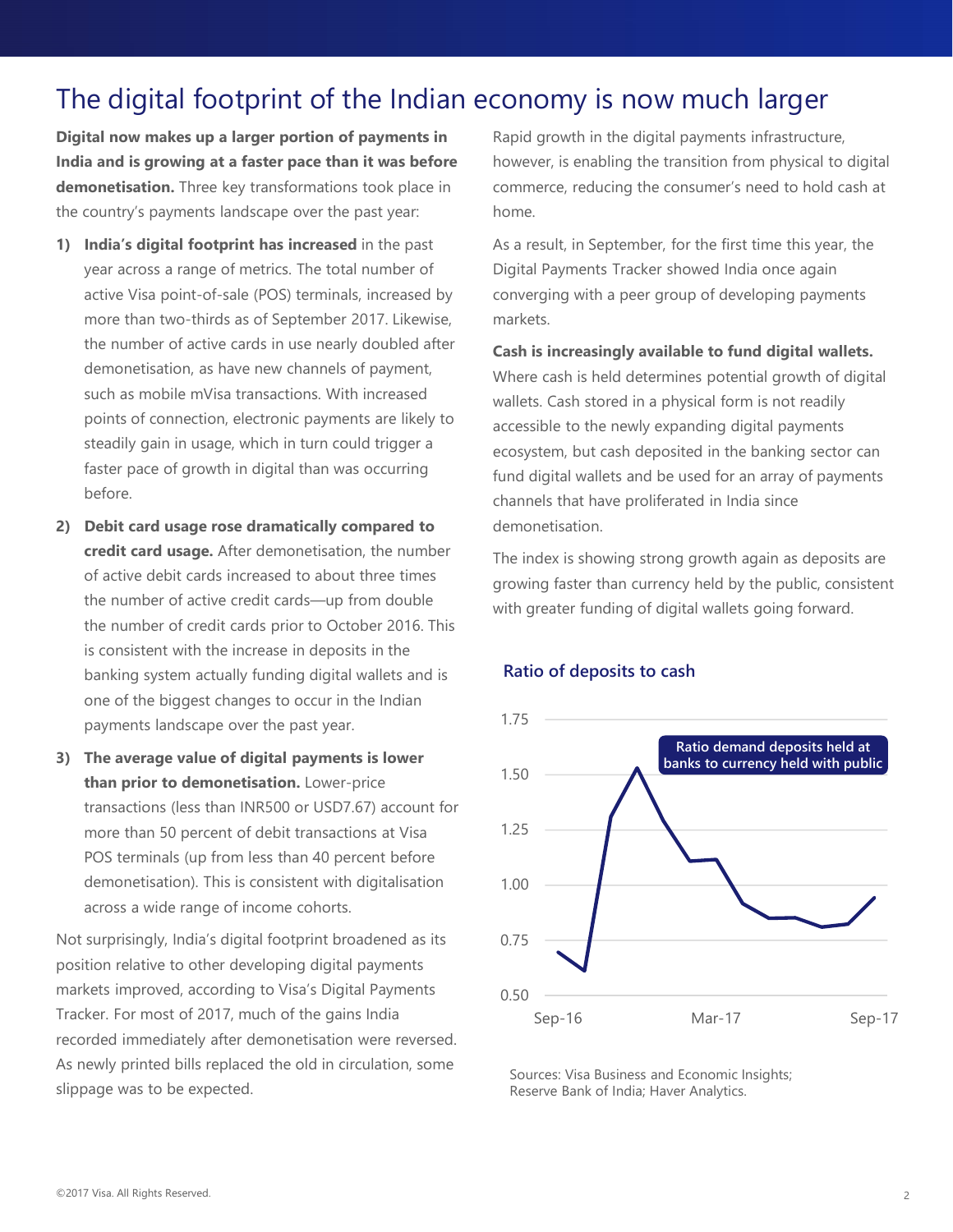# The digital footprint of the Indian economy is now much larger

Merchant acceptance has grown significantly across segments. The strongest increase was concentrated in a key sector of everyday spending, food and groceries, where the 275 sum of active merchant terminals increased more than twofold over the past year. Key sectors such as apparel and accessories, general retail and restaurants posted increases 225 of more than 50 percent. These gains point to the more cash-intensive sectors of the economy migrating to greater 175 digital payment intensity, which is one of the key metrics included in Visa's index.

## Strong increase in the number of active terminals 125 across merchant categories and the state of  $100$



Sources: Visa Business and Economic Insights

Beyond the broad national trends, similar dynamics are detailed the broad national trends, similar dynamics are transition is outperforming in smaller cities. happening at the municipal level. The largest growth in active merchant outlets was concentrated in India's three mega-cities of Mumbai, Delhi, and Bengaluru—increasing nearly 50 percent in both the Delhi region and Bengaluru, and nearly 40 percent in Mumbai.

These three cities could gain \$6.4 billion in direct annual benefits as they move toward a more cashless future,<br>ecosystem set for further growth in the second year after according to a recent Visa report ("Cashless cities: Realizing the benefits of digital payments"), assuming their transition meets an "achievable level of cashlessness."

acceptance has been faster in smaller regional cities, suggesting the digital payment ecosystem is being broadly adopted.

## Digital acceptance has picked up across India led by second-tier cities



Sources: Visa Business and Economic Insights

Coimbatore is one of India's fastest growing tier-II cities due to its manufacturing base. The number of active merchants in Coimbatore more than doubled post demonetisation, General Retail **Improvement** of Rajasthan—the number increased 80 percent in the year To<br>
Sep-16 Mar-17 Sources: Visa Business and Economic Insights<br>
Coimbatore is one of India's fastest growing tier-II cities due<br>
to its manufacturing base. The number of active merchants<br>
in Coimbatore more than doubled po Sep-16<br>
Sep-17<br>
Sources: Visa Business and Economic Insights<br>
Coimbatore is one of India's fastest growing tier-II cities due<br>
to its manufacturing base. The number of active merchants<br>
in Coimbatore more than doubled post While in Jaipur—a major tourist destination and the capital<br>Improvement of Raiasthan—the number increased 80 percent in the year

City-level analysis suggests that industry-specific drivers are also influencing the digital transition. Manufacturing and tourism, for example, experience considerable efficiency gains from digitalisation, which may explain why the digital

Digital payments should continue to grow in India. landscape and the economy, but the country weathered it well. The new lower-equilibrium level of cash is clearly funding digital and mobile payments wallets. Continued progress appears likely—with India's digital payments in Coimbatore more than doubled post demonetisation,<br>while in Jaipur—a major tourist destination and the capital<br>of Rajasthan—the number increased 80 percent in the year<br>since demonetisation.<br>City-level analysis suggests t demonetisation. since demonetisation.<br>City-level analysis suggests that industry-specific drivers are<br>also influencing the digital transition. Manufacturing and<br>tourism, for example, experience considerable efficiency<br>gains from digitalis

Perhaps even more impressive: growth in merchant **Demonetisation Monitor. A new digital payments monitor for** Editorial Note: This will be the final issue of the India the Asia-Pacific region will be introduced in the first quarter of 2018, tracking Asia's ongoing digital transformation.